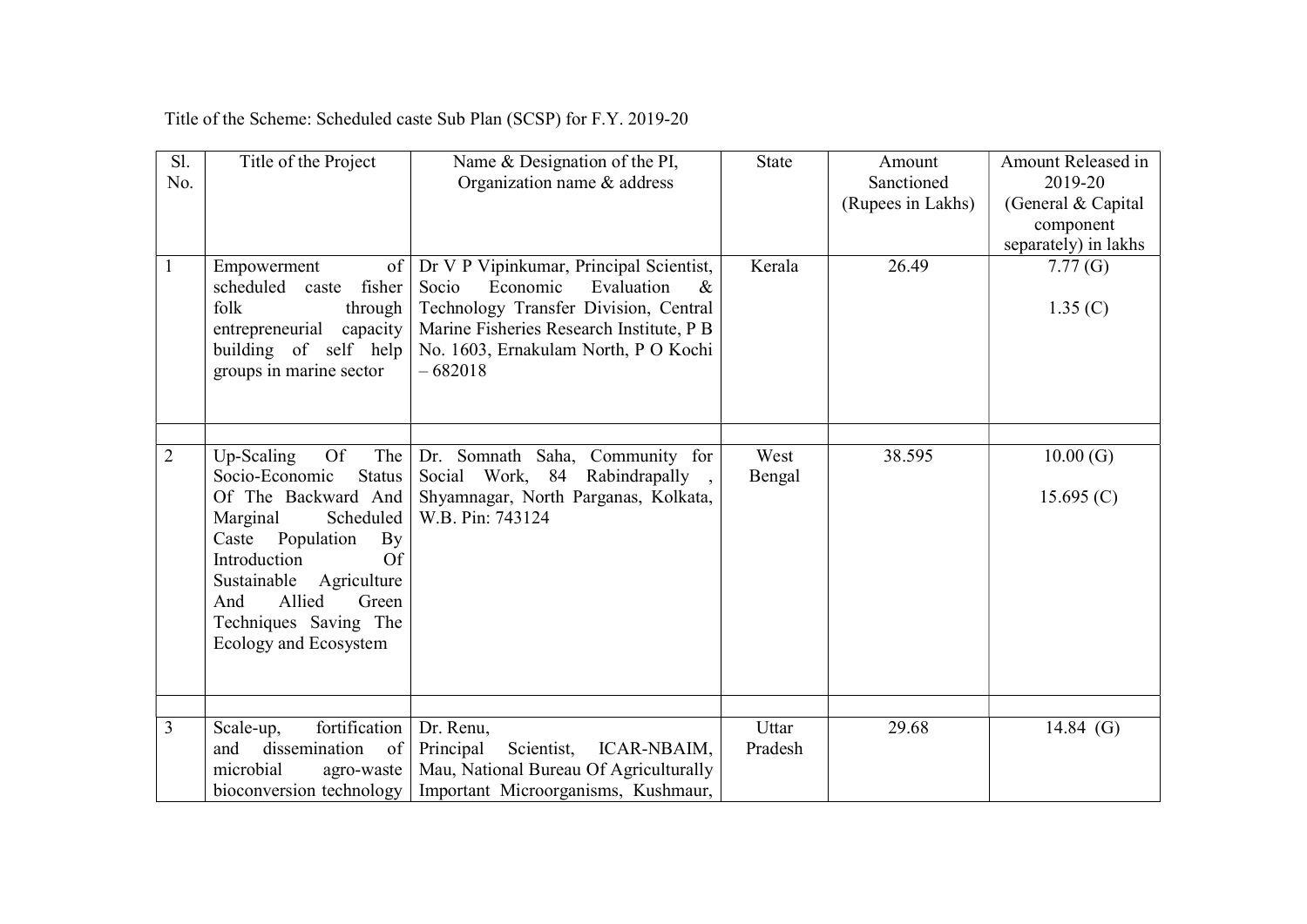|    | for<br>empowering<br>rural  <br>weaker sections                                                                                                | Maunath Bhanjan, Mau-275101, U.P                                                                                                                                        |                    |        |                           |
|----|------------------------------------------------------------------------------------------------------------------------------------------------|-------------------------------------------------------------------------------------------------------------------------------------------------------------------------|--------------------|--------|---------------------------|
| 4  | Empowering<br>the<br>Scheduled<br>Caste<br>Communities<br>through<br>Technological<br>in<br>Intervention<br>Horticulture and Allied<br>Venture | Dr. R.K. Dubey,<br>Professor<br>of<br>Asstt.<br>Landscaping, Department of Floriculture<br>& Landscaping, Punjab Agriculture<br>University , Ludhiana - 141 004, Punjab | Punjab             | 36.09  | 9.93 $(G)$<br>6.75 (C)    |
| 5  | Development of a facility<br>fruit<br>vendors<br>for<br>belonging to scheduled<br>populations<br>caste<br>in<br>Visakhapatnam rural            | Shaik Khasim Beebi,<br>Gitam<br>Dr.<br>Institute of Technology, Department of<br>Biotechnology, GITAM University,<br>Andhra<br>Visakhapatnam,<br>Pradesh-<br>530045     | Andhra<br>Pradesh- | 31.13  | 5.71 $(G)$<br>14.00 $(C)$ |
| 6. | Promotion of pulses for<br>nutritional food security<br>of SC Community of<br>Almora<br>district<br>of<br>Uttarakhand                          | Mr. Prakash Chandra Joshi, Himalayan<br>Organization<br>for<br>Protecting<br>Pilkholi,<br>Environment(HOPE),<br>Ranikhet, Distt-Almora, PIN - 263 671                   | Uttarakhand        | 38.48  | $15.54$ (G)<br>3.40 $(C)$ |
|    |                                                                                                                                                |                                                                                                                                                                         |                    |        |                           |
| 7. | Entrepreneurship<br>and                                                                                                                        | Dr.<br>Mohan<br>Singh<br>Parmar,<br>Skill Development for Secretary/Director, Daliyon ka Dagriya                                                                        | Uttarakhand        | 39.114 | 20.29(G)                  |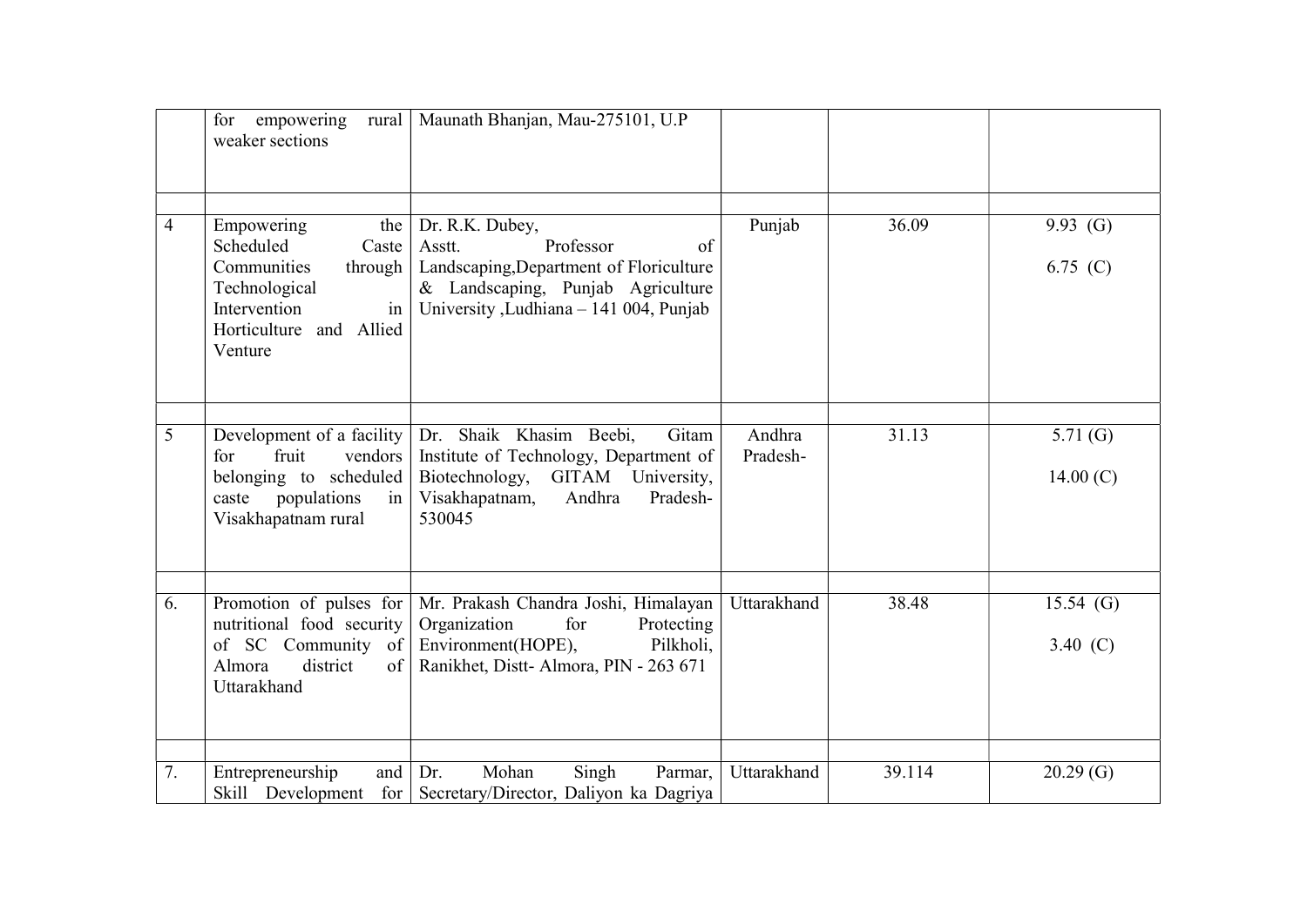|     | Generation<br>income<br>Science<br>and<br>through<br>Technological<br>intervention for Schedule<br>Cast House Holds in<br>Tehri Garhwal District of<br><b>Uttarakhand State</b> | (DKD), Amarkunj, Bugani Road, P.B. -<br>44, Srinagar , (Garhwal) – 246<br>174, Uttarakhand                                                                                       |                   |             | 0.87(C)                   |
|-----|---------------------------------------------------------------------------------------------------------------------------------------------------------------------------------|----------------------------------------------------------------------------------------------------------------------------------------------------------------------------------|-------------------|-------------|---------------------------|
| 8.  | Development of facility<br>enhance<br>capability<br>to<br>building of Scheduled<br>Caste<br>population<br>on<br>urban<br>organic<br>waste<br>pellets                            | Prof.<br>Namuduri<br>Srinivas,<br>Gitam<br>Institute of Science, GITAM (Deemed<br>to be University), Gandhi Nagar<br>Campus, Rushikonda, Visakhapatnam<br>530045, Andhra Pradesh | Andhra<br>Pradesh | 39.2835     | 8.5785(G)<br>13.044(C)    |
| 9.  | Commercial<br>cultivation<br>of cut flowers a cluster<br>development<br>approach<br>livelihood<br>for<br>enhancement in Rewari<br>district of Haryana                           | Dr. Naresh Yadav, Kundan Welfare<br>Society, 61, Hope Apartment, Sector<br>15, Gurgaon-122001                                                                                    | Haryana           | 59,97,700/- | 16.081 $(G)$<br>18.038(C) |
| 10. | Capacity building of SC<br>communities in S&T of<br>extraction of aromatic<br>oils at Lyallpur Khalsa<br>College,<br>Jalandhar,<br>Punjab state                                 | Dr Arun Dev Sharma, Lyallpur Khalsa<br>College, Jalandhar, GT Road 144 001                                                                                                       | Punjab            | 31,09,939/- | 8.24(G)<br>6.37939(C)     |
| 11. | digitally<br>Creating<br>a<br>enabled social knowledge   Management                                                                                                             | Prof.<br>Somprakash<br>Bandyopadhyay,<br>Information<br>System                                                                                                                   | West<br>Bengal    | 29.76116    | 12.71741(G)               |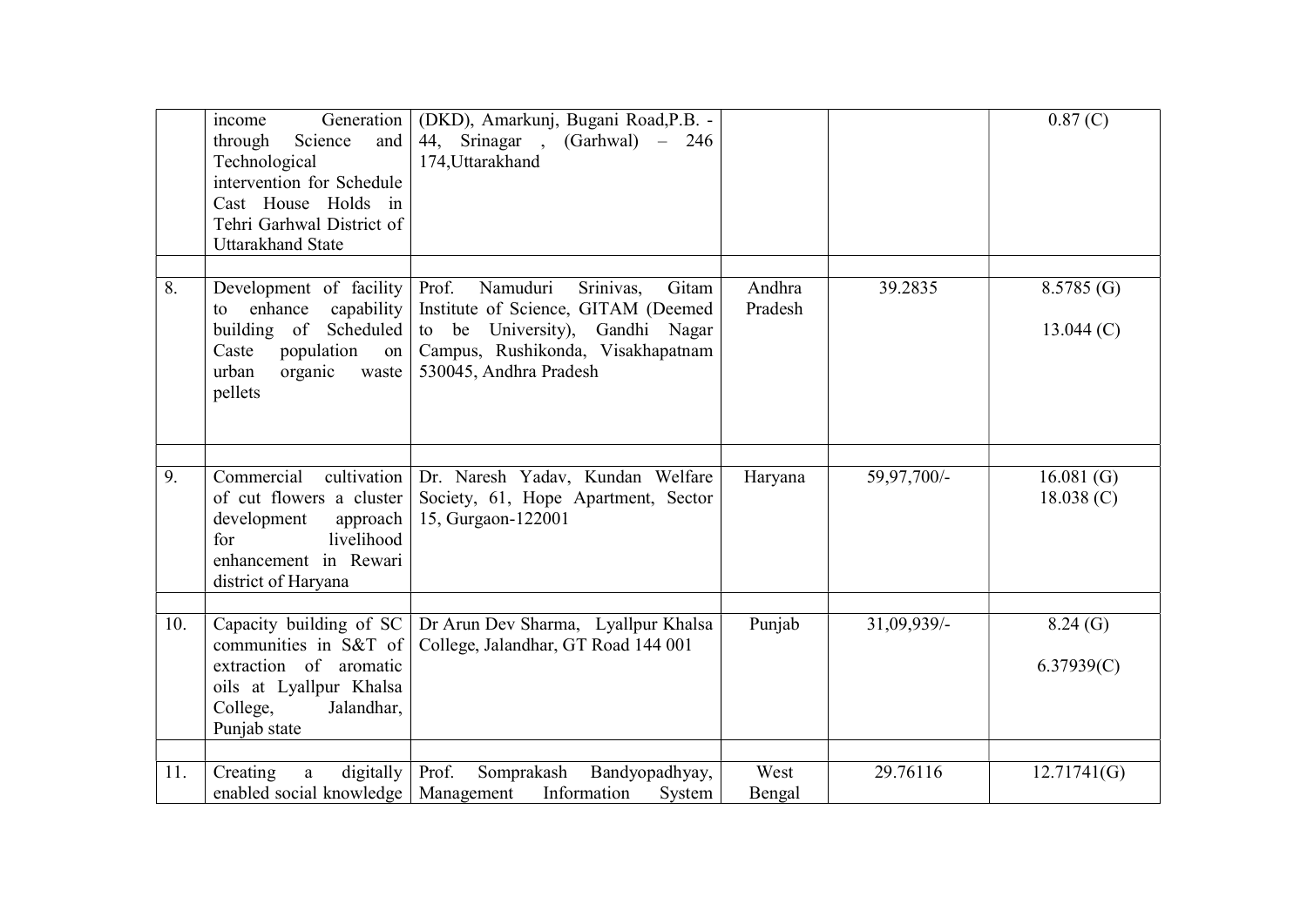|     | management platform for<br>rural SC community to<br>rural-urban<br>bridge<br>knowledge, information<br>and market divide                                                                                  | Group, Indian Institute of Management<br>Calcutta, Joka, Diamond Harbour Road,<br>Kolkata-700 104                                                                                |                   |           | 3.89374 $(C)$              |
|-----|-----------------------------------------------------------------------------------------------------------------------------------------------------------------------------------------------------------|----------------------------------------------------------------------------------------------------------------------------------------------------------------------------------|-------------------|-----------|----------------------------|
| 12. | Enhancement<br>of<br>livelihood for Scheduled<br>Caste households through<br>an ICT enabled integrated<br>rural nutrition centre in<br>block<br>of<br>Madukkarai<br>Coimbatore<br>District.<br>Tamil Nadu | Dr. Janci Rani P R, Assistant Professor,<br>Food Nutrition and Health Education<br>Center,<br>School<br>Engineering,<br>Amrita<br>of<br>Ettimadai Campus, Coimbatore- 641<br>112 | Tamil Nadu        | 41.40932  | 8.01953(G)<br>14.23445(C)  |
| 13. | Extending<br>benefits<br>$\circ$ f<br>biomedical science and<br>technology of SC and ST<br>communities through all<br>level<br>participatory<br><b>SC</b><br>engagement<br>Components                     | Dr. Roy Joseph, Sree Chitra Tirunal<br>for Medical<br>Sciences &<br>Institute<br>Technology, Biomedical<br>Technology<br>Wing, Poojapura, Trivandrum, Kerala-<br>695 012         | Kerala            | 311.43360 | 62.31120(G)<br>50.50 $(C)$ |
| 14. | Solar power based smart<br>village with focus on<br>clean drinking water and<br>agriculture operations                                                                                                    | Dr. Pokanati Veera Venkata Rama Rao,<br>Sri Vasavi Engineering College,<br>Tadepalligudem,<br>West<br>Godavari,<br>Andhra Pradesh - 534101                                       | Andhra<br>Pradesh | 76.33618  | 13.508(G)<br>35.70218(C)   |
| 15. |                                                                                                                                                                                                           | Smart Drainage System Dr. Thamarai Muthusamy                                                                                                                                     | Andhra            | 32.24496  | 8.6106(G)                  |
|     | Wrist<br>and                                                                                                                                                                                              | band for Sri Vasavi Engineering College,                                                                                                                                         | Pradesh           |           |                            |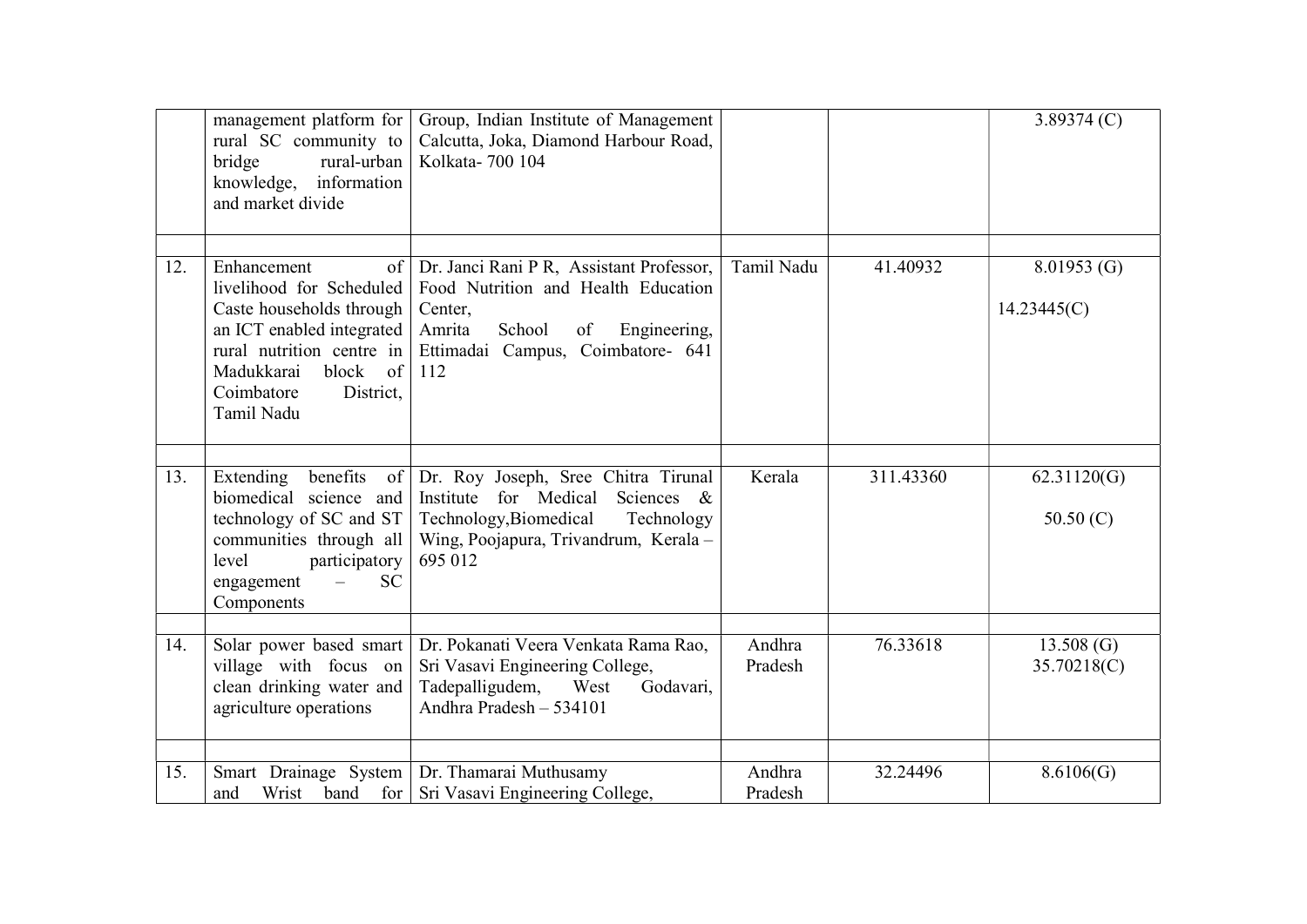|     | Mosquito Control.                                                                                                                                                                                 | Tadepalligudem,<br>Godavari,<br>West<br>Andhra Pradesh - 534101                                                                                         |                   |           | 18.98441(C)                    |
|-----|---------------------------------------------------------------------------------------------------------------------------------------------------------------------------------------------------|---------------------------------------------------------------------------------------------------------------------------------------------------------|-------------------|-----------|--------------------------------|
| 16. | Socio-economic<br>upliftment of Schedule<br>cast community through<br>cultivation of Spirulina<br>biomass and commercial<br>exploitation                                                          | Dr. Kondi Vanitha<br>Vishnu Institute of Pharmaceutical<br><b>Education and Research</b><br>Narsapur – 502 313, Telangana                               | Telangana         | 77.86202  | 8.984(G)<br>52.01002 $(C)$     |
| 17. | Science Technology and<br>Innovation Hub in Jaipur<br>district, Rajasthan.                                                                                                                        | Prof. Sapna Sharna<br><b>JECRC</b> University<br>Sitapura Industrial Area Extension<br>Ramchandrapura, Vidhani<br>Jaipur - 303905, Rajasthan            | Rajasthan         | 275.27014 | 39.76 $(G)$<br>159.99014 $(C)$ |
| 18. | Enhancing<br>quality<br>livelihood<br>through<br>deployment<br>of<br>Technology Hub in SC<br>community in<br>Rajam<br>mandal<br>$\sigma$ f<br>Andhra<br>Pradesh at GMR Institute<br>of Technology | of   Dr. Prasad C L V R S V<br><b>GMR</b> Institute of Technology<br>Rajam, Srikakulam District - 532127<br>Andhra Pradesh.                             | Andhra<br>Pradesh | 159.54895 | 31.12(G)<br>66.18895 $(C)$     |
| 19. | Establishment<br>of<br>STI<br>Hub for production of<br>eco-friendly<br>and<br>economical products to<br>the<br>improve<br>socio-<br>economic status of SC/ST<br>population<br>1n                  | Dr. Kanniga Devi,<br>Kalasalingam Academy of Research<br>and Education,<br>Kalasalingam University,<br>Anand Nagar,<br>Krishnankoil-626126, Tamil Nadu. | Tamil Nadu        | 238.43900 | 38.84(G)<br>123.32(C)          |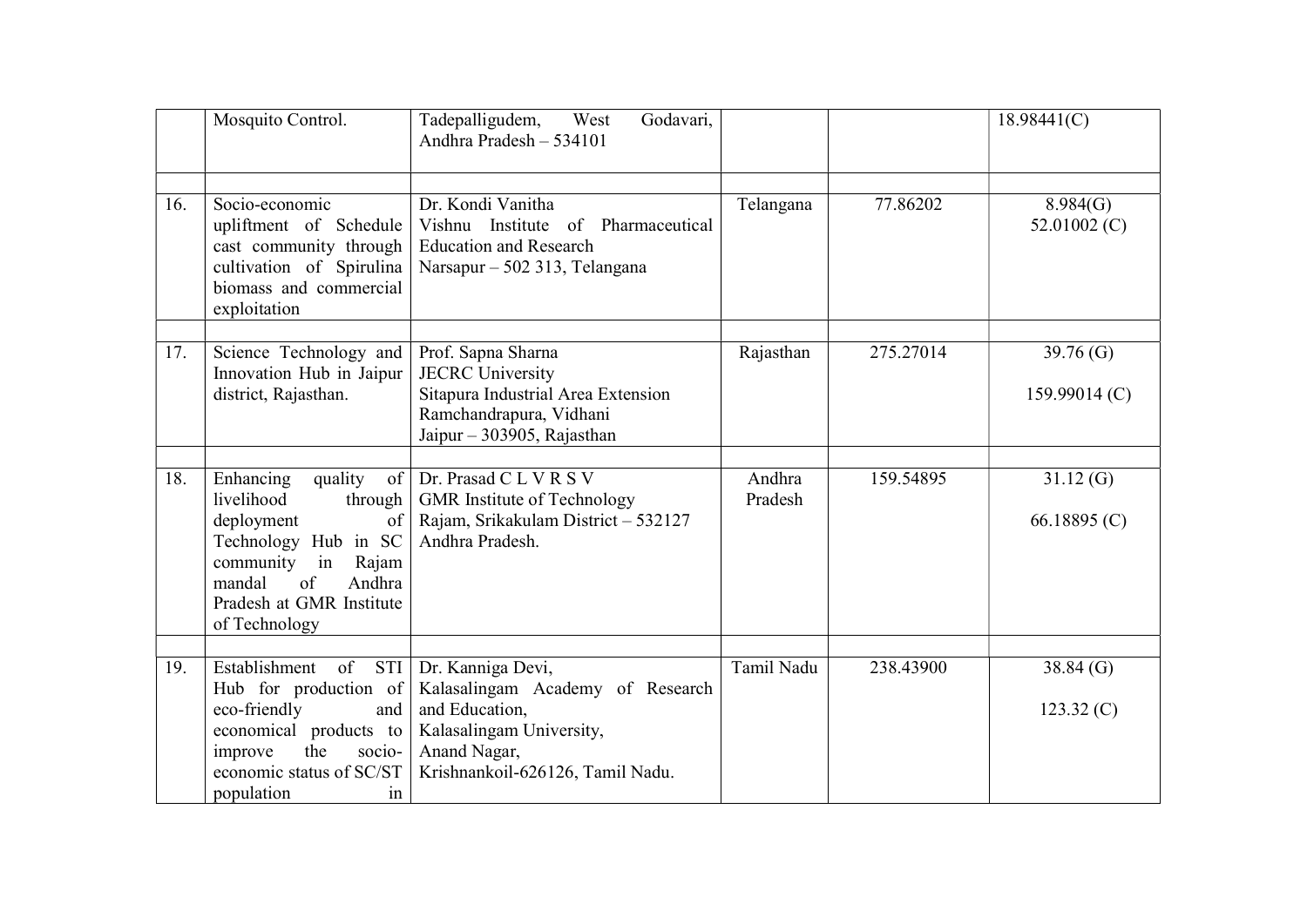|     | Srivilliputhur block.                                                                                                                                                                                                                                                                                           |                                                                                                                                      |                   |           |                            |
|-----|-----------------------------------------------------------------------------------------------------------------------------------------------------------------------------------------------------------------------------------------------------------------------------------------------------------------|--------------------------------------------------------------------------------------------------------------------------------------|-------------------|-----------|----------------------------|
| 20. | Science Technology and<br>Innovation Hub in MLR<br>Institute of Technology,<br>Dundigal,<br>Hyderabad,<br>Ranga Reddy<br>district<br>Telangana state                                                                                                                                                            | Dr. Karthik Rajendra<br>MLR Institute of Technology<br>Dundigal, Quthbullapur Mandal<br>Hyderabad-500 043, Telangana.                | Telangana         | 285.20180 | 42.76 $(G)$<br>111.5218(C) |
| 21. | Science Technology and<br>Innovation Hub in Shri<br>Vishnu<br>Engineering<br>for<br>women,<br>College<br>Bhimavaram block, West<br>Godavari district, Andhra<br>Pradesh state.                                                                                                                                  | Dr. Srinivasa Rao,<br>Shri Vishnu Engineering College for<br>Woman,<br>Bhimavaram-534202<br>West Godavari district<br>Andhra Pradesh | Andhra<br>Pradesh | 293.78570 | 41.48(G)<br>175.3457(C)    |
| 22. | Proposal for STI Hub for<br>socio-economic<br>the<br>upliftment of Scheduled<br>Caste communities of the<br>regions<br>of<br>selected<br>Chandauli,<br>eastern<br>Sonbhadra,<br>Mirzapur,<br>Bhadohi through<br>and<br>science and technology<br>intervention in Banaras<br>Hindu University, Uttar<br>Pradesh. | Dr. Santosh Kumar Singh<br><b>Banaras Hindu University</b><br>Varanasi-221 005, Uttar Pradesh                                        | Uttar<br>Pradesh  | 88.59800  | 29.2(G)<br>4.998 $(C)$     |
| 23. | Science Technology and<br>Innovation<br>Hub<br>at                                                                                                                                                                                                                                                               | Dr. Archana Mantri<br>Chitkara University                                                                                            | Punjab            | 182.34308 | 32.98(G)                   |